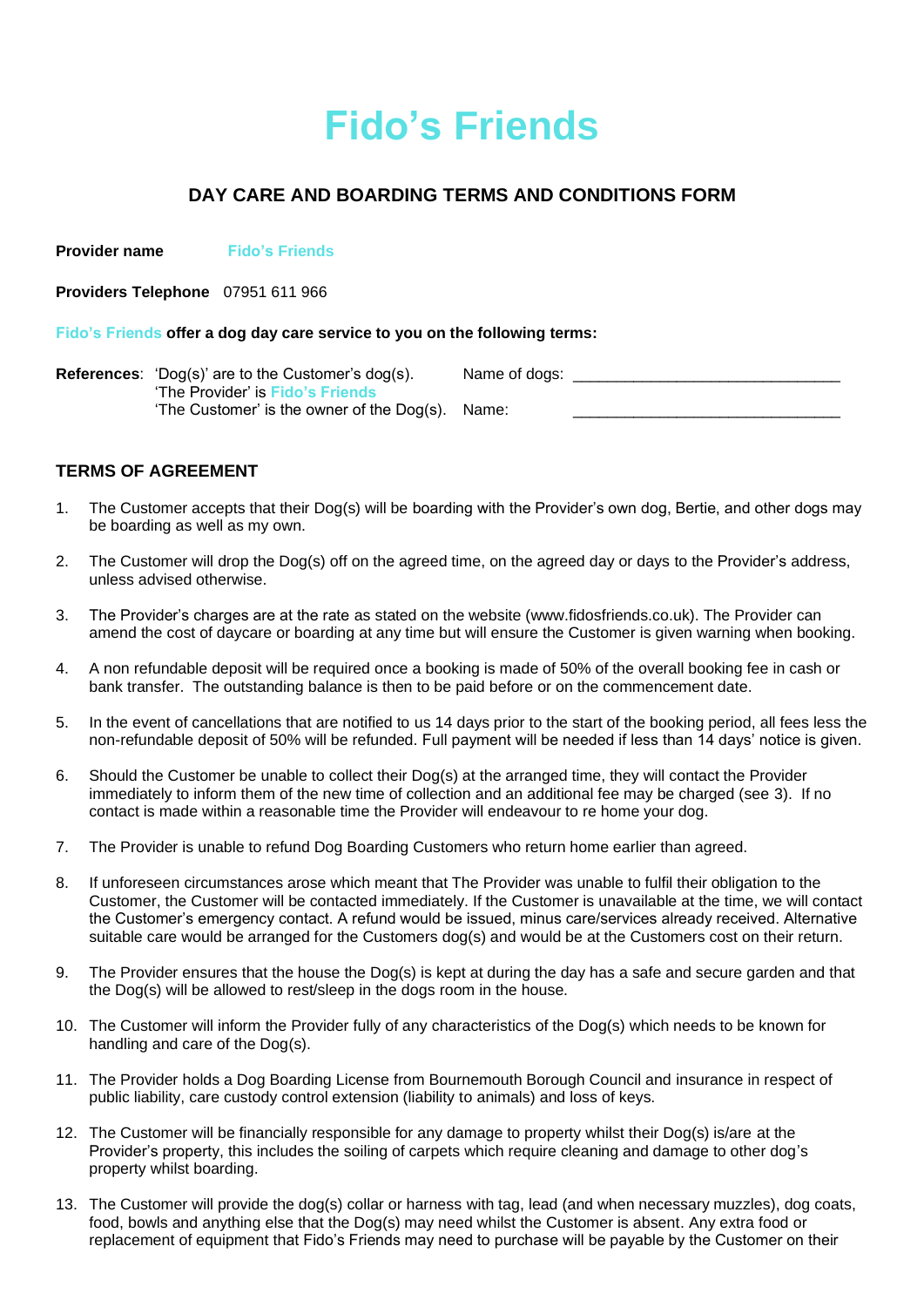return.

- 14. The Provider reserves the right to decline care of any dog we consider to be visibly unwell at the time of leaving the dog in their care. We also reserve the right to withdraw from a booking an unsprayed bitch in season or due to come into season whilst staying at the Providers. The Providers will not be liable for any costs incurred by the dog's owner in the event of such cancellations and will retain 50% of the overall fee.
- 15. The Provider will inform the Customer of any incident or anything which the Dog Carer notices about the Dog(s), which as dog owners the Customer ought to know.
- 16. The Provider will keep the Dog(s) on a lead whenever out of the house, apart from when the Provider has been authorised by the Customer that the dog(s) can be walked off lead. The Provider will take care so far as is practicable both that the Dog(s) is not a nuisance or danger to any one, or any other animals, and itself. However, we cannot be held responsible for any loss, accident, injury or death caused to any animal whilst in our care.
- 17. The Provider will supply a plastic bag and use it on all walks to remove the Dog(s)'s faeces and ensure that Dog(s) does not foul any public or private place.
- 18. The Customer confirms that the Dog(s)'s immunisations, flea and worm treatments are up-to-date, including Kennel Cough. Vaccinations must be completed at least 4 weeks prior to their day care stay. Dates of all treatments must be given.
- 19. The Customer must inform the Provider of any medical treatment their dog is receiving and provide medication and written advise on how to administer during the dogs stay.
- 20. The Customer will give the Provider the Dog(s) vets details. If needed the Provider is authorised to refer the Dog(s) to the named (or in emergency any other) vet for advice or treatment at the Customer's expense if the Provider is unable to get hold of the Customer. The Customer undertakes to reimburse to the Provider all expenses incurred under this clause.
- 21. The Customer's Dog(s) may be photographed during its/their stay and the images may be used on the Providers Website/Facebook Pages/Google+ unless the Customer specifically requests the Provider not to do so.
- 22. The Provider has informed the Customer that the dogs are kept in the same designated room together during their stay.
- 23. The Provider reserves the right to change or amend any Terms or Conditions at any time.

#### **I (the Customer) consent to my Dog(s) being exercised off the lead**

**(Customer)**

**Signed \_\_\_\_\_\_\_\_\_\_\_\_\_\_\_\_\_\_\_\_\_\_\_\_\_\_\_\_\_\_\_\_\_\_\_\_ Print Name \_\_\_\_\_\_\_\_\_\_\_\_\_\_\_\_\_\_\_\_\_\_\_\_\_\_\_\_\_\_\_\_\_\_\_\_\_\_**

**Dated \_\_\_\_\_\_\_\_\_\_\_\_\_\_\_\_\_\_\_\_\_\_\_\_\_\_\_\_\_\_\_\_\_\_\_\_**

| <b>SECURITY DETAILS</b> |  |
|-------------------------|--|
|-------------------------|--|

**Please note that your Dog(s) may be accompanied by dogs (never more than 4 in total) from other owners**  I (the Customer) release my house key(s) to the Provider for the duration of the contract. I may revoke this release at any time and expect my keys to be returned to me immediately upon such revocation.  $\square$ 

**OR**

I will be at home at the time of service and have no need for my keys to be held.  $\Box$